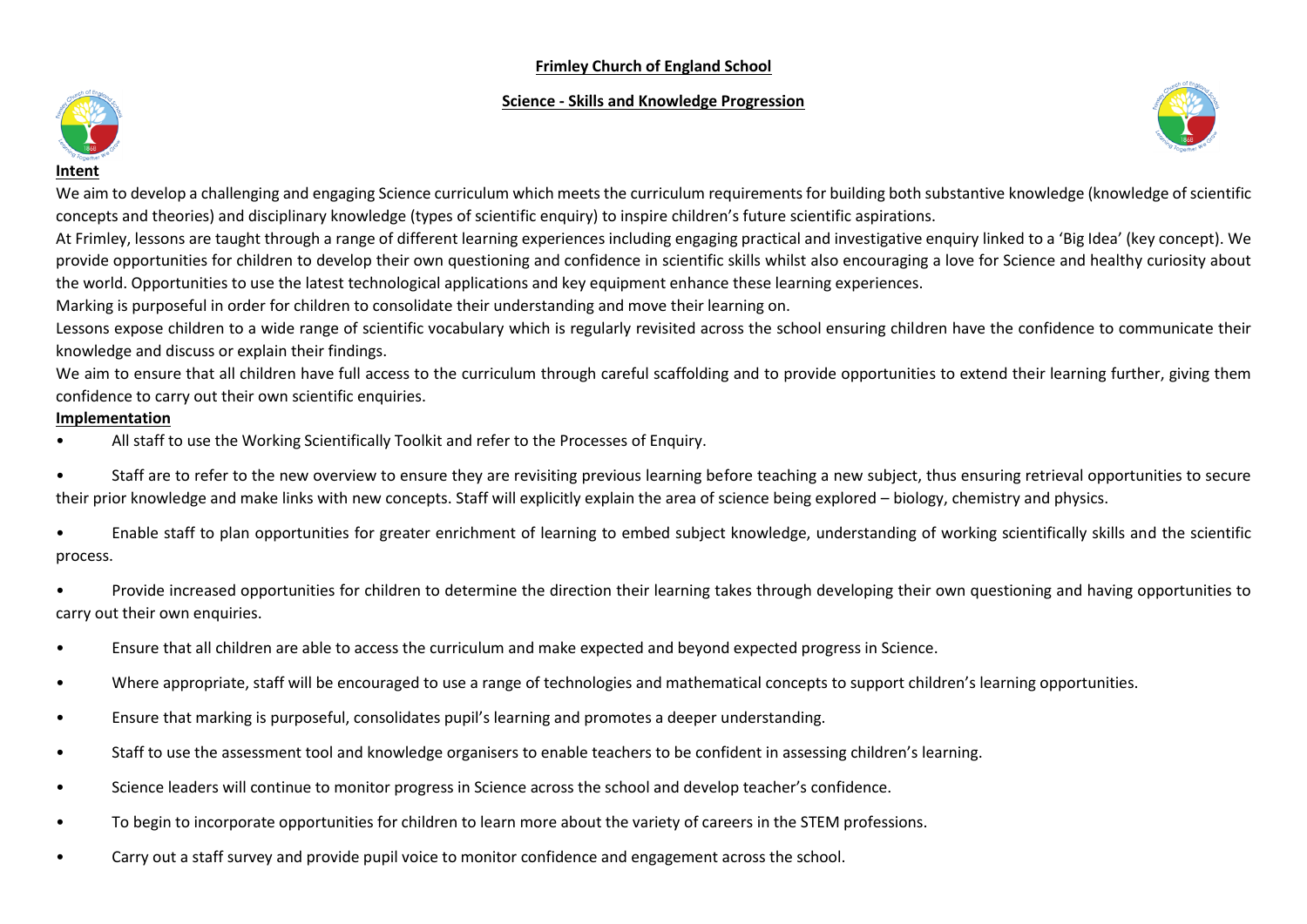#### **Impact**

- Children will have developed a love of science and an increased curiosity about our world
- They will have experienced a variety of investigations through class activities and special focus activities or visits from outside agencies
- Their subject knowledge will show good progress through the year groups
- They will have gained the scientific skills to enable them to tackle problem-solving with confidence and assessment will show good progress in Working Scientifically skills
- They will be able to use key investigational skills across many subject areas of the curriculum
- They will be able to connect their learning with what is currently happening in the world and want to learn more

## **National curriculum expectations:**

- Children will be confident in questioning and discussing 'big scientific ideas' using scientific vocabulary.
- Children will have a positive and enquiring attitude to learning science.
- They will develop the skills needed to follow their own enquiry and explore their ideas.
- Children will leave Frimley with strong substantive knowledge of biology, chemistry and physics and be confident using working scientific skills and in their ability to use the appropriate resources.
- Staff will gain in confidence in providing engaging, inspiring and informative lessons alongside assessing their pupils' progress.

## **Pupils should be taught:**

- To develop scientific knowledge and conceptual understanding through the specific disciplines of biology, chemistry and physics
- To develop understanding of the nature, processes and methods of science through different types of science enquiries that help them to answer scientific questions about the world around them
- The scientific knowledge required to understand the uses and implications of science, today and for the future.

## **What Frimley offers to its pupils:**

|                                    | Year 3                                                           | Year 4                                                                                                       | Year 5                                                                                        | Year 6                                                                              |
|------------------------------------|------------------------------------------------------------------|--------------------------------------------------------------------------------------------------------------|-----------------------------------------------------------------------------------------------|-------------------------------------------------------------------------------------|
| Knowledge                          | <b>Animals inc humans</b>                                        | <b>Animals inc humans</b>                                                                                    | <b>Animals inc humans</b>                                                                     | <b>Animals inc humans</b>                                                           |
| <b>Biology</b><br><b>Chemistry</b> | the type and amount of nutrition<br>that animals and humans need | the simple functions of the<br>digestive system in humans<br>types of teeth in humans and their<br>functions | how humans change as they age<br>Guidance notes : puberty<br>Living things and their habitats | the human circulatory system:<br>functions of the heart, blood<br>vessels and blood |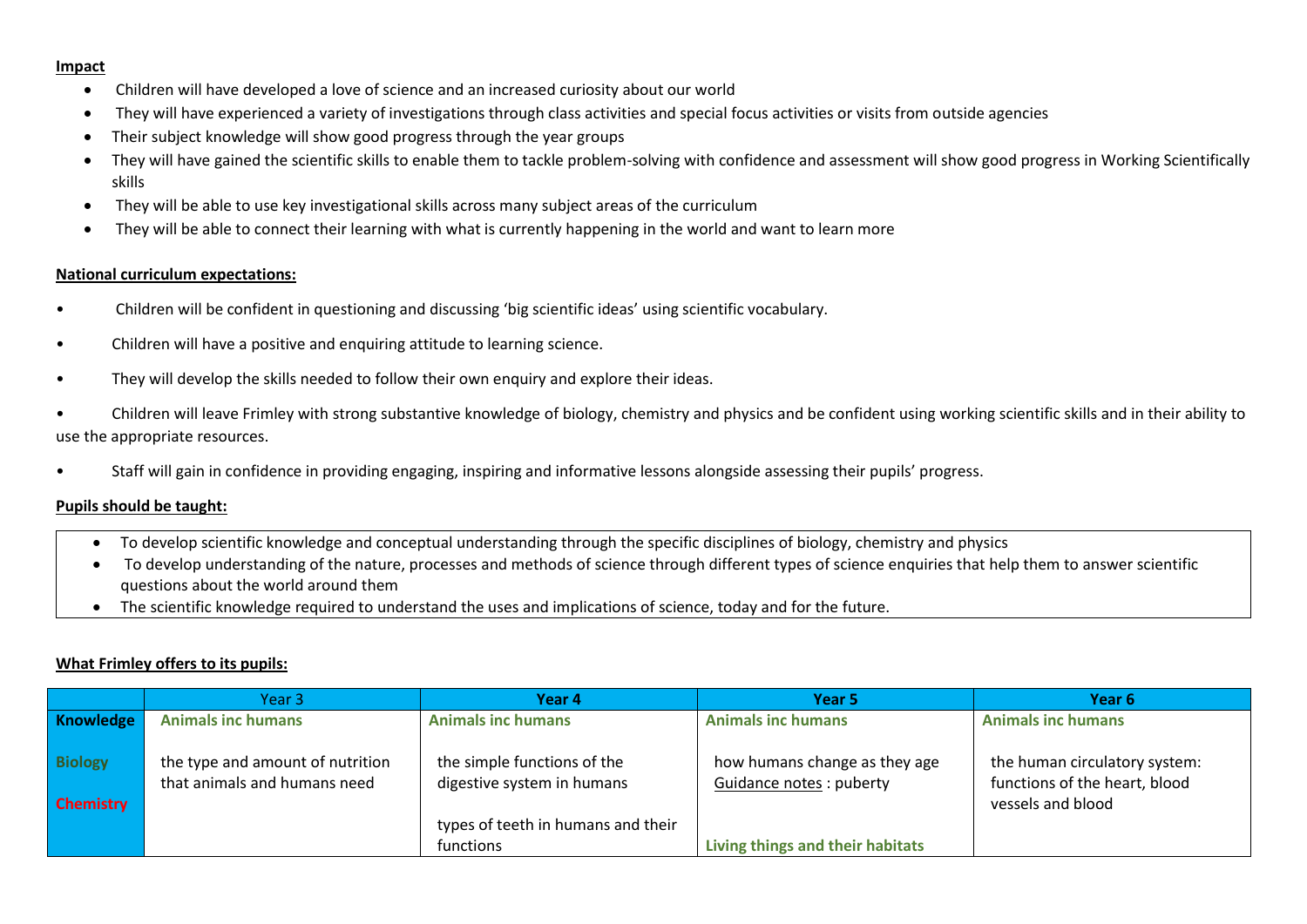|                | how skeletons and muscles                                           |                                                                   |                                                                        | impact of diet, exercise, drugs and                                     |
|----------------|---------------------------------------------------------------------|-------------------------------------------------------------------|------------------------------------------------------------------------|-------------------------------------------------------------------------|
| <b>Physics</b> | provide support, protection and<br>movement                         | food chains: producers, predators<br>and prey                     | differences between the life cycles<br>of a mammal, an amphibian, an   | lifestyle on our bodies                                                 |
|                |                                                                     |                                                                   | insect and a bird                                                      | how nutrients and water are                                             |
|                |                                                                     |                                                                   |                                                                        | transported in animals                                                  |
|                |                                                                     |                                                                   | life process of reproduction in                                        |                                                                         |
|                |                                                                     | Living things and their habitats                                  | some plants and animals (sexual<br>and asexual)                        |                                                                         |
|                | <b>Plants</b>                                                       |                                                                   |                                                                        | Living things and their habitats                                        |
|                |                                                                     | the grouping of living things                                     | Guidance notes: find out about the                                     |                                                                         |
|                | the functions of different parts of                                 |                                                                   | work of naturalists and animal                                         | how living things (micro-                                               |
|                | flowering plants: roots,                                            | use of classification keys to group,                              | behaviourists e.g. David                                               | organisms, plants and animals)                                          |
|                | stem/trunk, leaves and flowers                                      | identify and name a variety of<br>living things                   | Attenborough or Jane Goodall                                           | are classified into broad groups<br>Guidance notes: subdivisions        |
|                | the requirements of plants for life                                 |                                                                   |                                                                        |                                                                         |
|                | and growth and differences from                                     | changing environments and the                                     | <b>Properties and Changes of</b>                                       | give reasons for classifying plants                                     |
|                | plant to plant                                                      | dangers to living things                                          | materials                                                              | and animals                                                             |
|                | investigate water transportation                                    | Guidance notes: identify how the                                  |                                                                        | Guidance notes: vertebrates and                                         |
|                | within plants                                                       | local habitat changes throughout the                              | group and compare materials on<br>the basis of their properties:       | invertebrates                                                           |
|                |                                                                     | year                                                              | hardness, solubility, transparency,                                    |                                                                         |
|                | the life cycle of flowering plants:                                 |                                                                   | conductivity and response to                                           | <b>Evolution and Inheritance</b>                                        |
|                | pollination, seed formation and<br>seed dispersal                   | <b>States of matter</b>                                           | magnets                                                                | living things change over time and                                      |
|                |                                                                     | Compare and group materials:                                      | some materials dissolve in liquid                                      | fossils provide information about                                       |
|                | <b>Rocks</b>                                                        | solids, liquids or gases                                          | to form a solution, and describe                                       | Earth millions of years ago                                             |
|                |                                                                     |                                                                   | how to recover a substance from                                        |                                                                         |
|                | compare and group different kinds<br>of rocks from their appearance | observe how materials change<br>state when they are heated or     | a solution                                                             | living things produce offspring of<br>the same kind: normally offspring |
|                | and physical characteristics                                        | cooled, and the temperature at                                    | use knowledge of solids, liquids                                       | vary and are not identical to their                                     |
|                |                                                                     | which this happens (°C)                                           | and gases to decide how mixtures                                       | parents                                                                 |
|                | describe how fossils are formed                                     |                                                                   | might be separated                                                     |                                                                         |
|                | within rocks                                                        | evaporation and condensation in<br>the water cycle and changes of |                                                                        | animals and plants are adapted to<br>suit their environment             |
|                | soils are made from rocks and                                       | evaporation with temperature                                      | use evidence from comparative<br>and fair tests to explain the uses of |                                                                         |
|                | organic matter                                                      |                                                                   | everyday materials: metals, wood                                       | <b>Guidance notes: Mary Anning</b>                                      |
|                | Guidance notes: include those in                                    | <b>Sound</b>                                                      | and plastic                                                            | /Charles Darwin                                                         |
|                | the local environment                                               |                                                                   |                                                                        |                                                                         |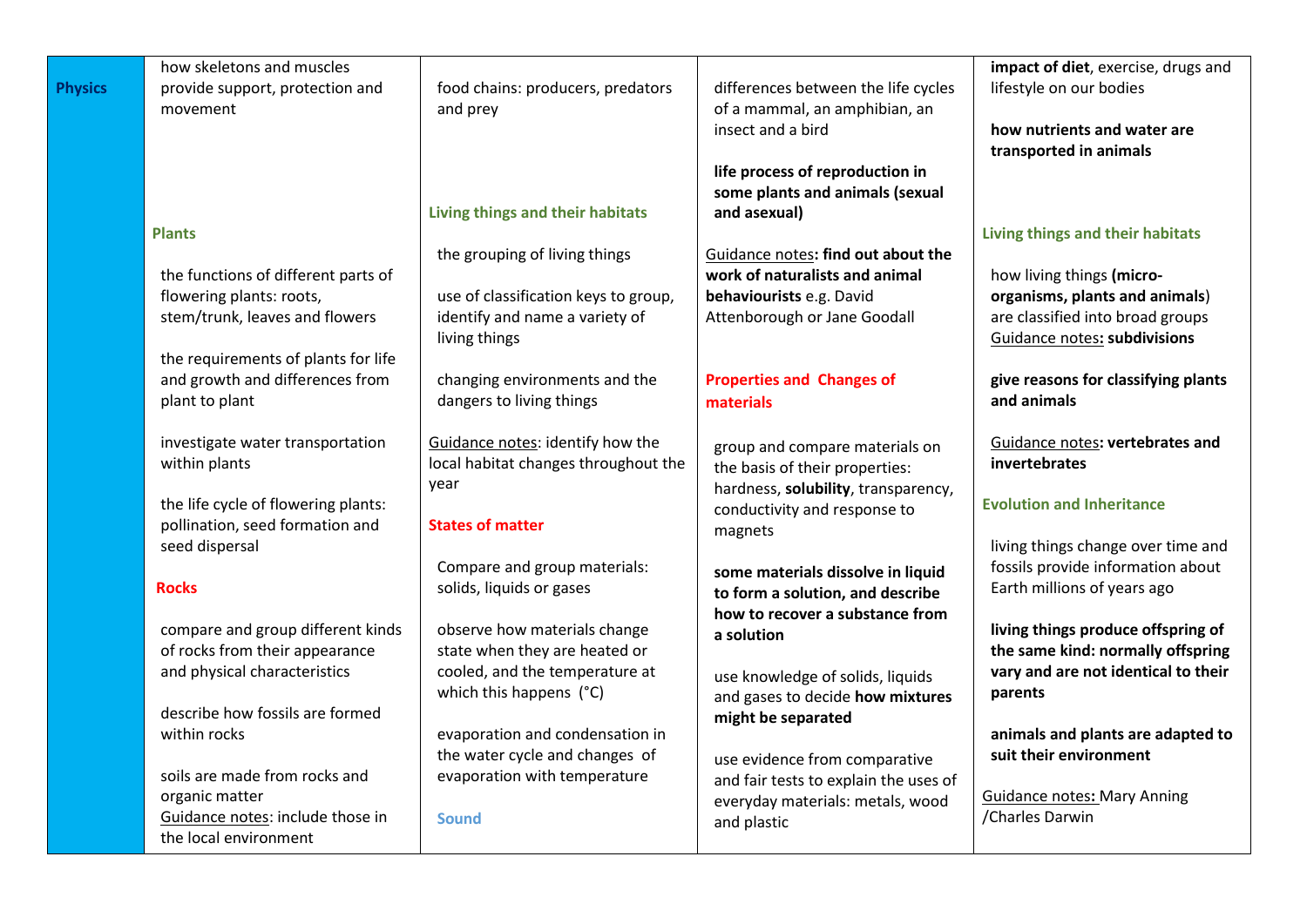|                                                              | how sounds are made and            | dissolving, mixing and changes of                     | <b>Light</b>                        |
|--------------------------------------------------------------|------------------------------------|-------------------------------------------------------|-------------------------------------|
| Light                                                        | vibration                          | state are reversible changes                          |                                     |
|                                                              | Guidance notes: in a range of      |                                                       | light appears to travel in straight |
| recognise that we need light to                              | different musical instruments from | some changes result in the                            | lines                               |
| see and that dark is the absence of                          | around the world                   | formation of new materials: not                       |                                     |
| light                                                        |                                    | usually reversible eg. burning and                    | light travels in straight lines and |
|                                                              | vibrations from sounds travel      | the action of acid on bicarbonate                     | objects are seen because they give  |
| light is reflected from surfaces                             | through a mediums to the ear       | of soda                                               | out or reflect light into the eye   |
|                                                              |                                    | Guidance notes: find out how                          |                                     |
| light from the sun can be                                    | find patterns between the pitch of | chemists create new materials, e.g.                   | light travels from light sources to |
| dangerous and how to protect our                             | a sound and features of the object | Spencer Silver (glue for sticky notes)                | our eyes or from light sources to   |
| eyes                                                         | that produced it                   | or Ruth Benerito (wrinkle-free                        | objects and then to our eyes        |
|                                                              |                                    | cotton)                                               |                                     |
| how and why the size of shadows                              | sounds get fainter as the distance |                                                       | explain why shadows have the        |
| change                                                       | from the sound source increases    | <b>Earth and Space</b>                                | same shape as the objects that      |
|                                                              |                                    |                                                       | cast them                           |
| shadows are formed when the                                  | find patterns between the volume   | the movement of the Earth, and                        |                                     |
| light from a light source is blocked                         | of a sound and the strength of the | other planets, relative to the Sun                    | <b>Electricity</b>                  |
| by a solid object                                            | vibrations that produced it        | to explain day and night                              |                                     |
|                                                              |                                    |                                                       | associate the brightness of a       |
| Guidance notes: explore what                                 |                                    | the movement of the Moon                              | lamp or the volume of a buzzer      |
| happens when light reflects off                              | <b>Electricity</b>                 | relative to the Earth                                 | with the number and voltage of      |
| mirrors or other reflective surfaces                         | identify some electric             |                                                       | cells used in a series circuit      |
|                                                              | appliances                         | the Sun, Earth and Moon are                           |                                     |
| <b>Forces and magnets</b>                                    |                                    | approximately spherical bodies                        | how components function,            |
|                                                              | construct a simple series          |                                                       | including the brightness of bulbs,  |
| compare how things move on                                   | electrical circuit, naming: cells, | use the Earth's rotation to explain                   | the loudness of buzzers and the     |
| different surfaces                                           | wires, bulbs, switches and         | day and night and the apparent<br>movement of the sun | on/off position of switches         |
|                                                              | buzzers                            |                                                       |                                     |
| some forces need contact<br>between two objects but magnetic | Guidance notes: draw the circuit   | Guidance notes: ideas about how the                   | use recognised symbols when         |
| forces act at a distance                                     | as a pictorial representation      | solar system have developed,                          | drawing a simple series circuit     |
|                                                              |                                    | geocentric model of the solar system                  |                                     |
| magnets attract or repel each                                | identify if a lamp will light in a | then heliocentric model: scientists                   |                                     |
| other and attract some materials                             | simple series circuit: the need    | such as Ptolemy, Alhazen or                           |                                     |
|                                                              | for a complete loop with a         | Copernicus.                                           |                                     |
| magnets have two poles                                       | battery                            |                                                       |                                     |
|                                                              |                                    | <b>Forces</b>                                         |                                     |
|                                                              |                                    |                                                       |                                     |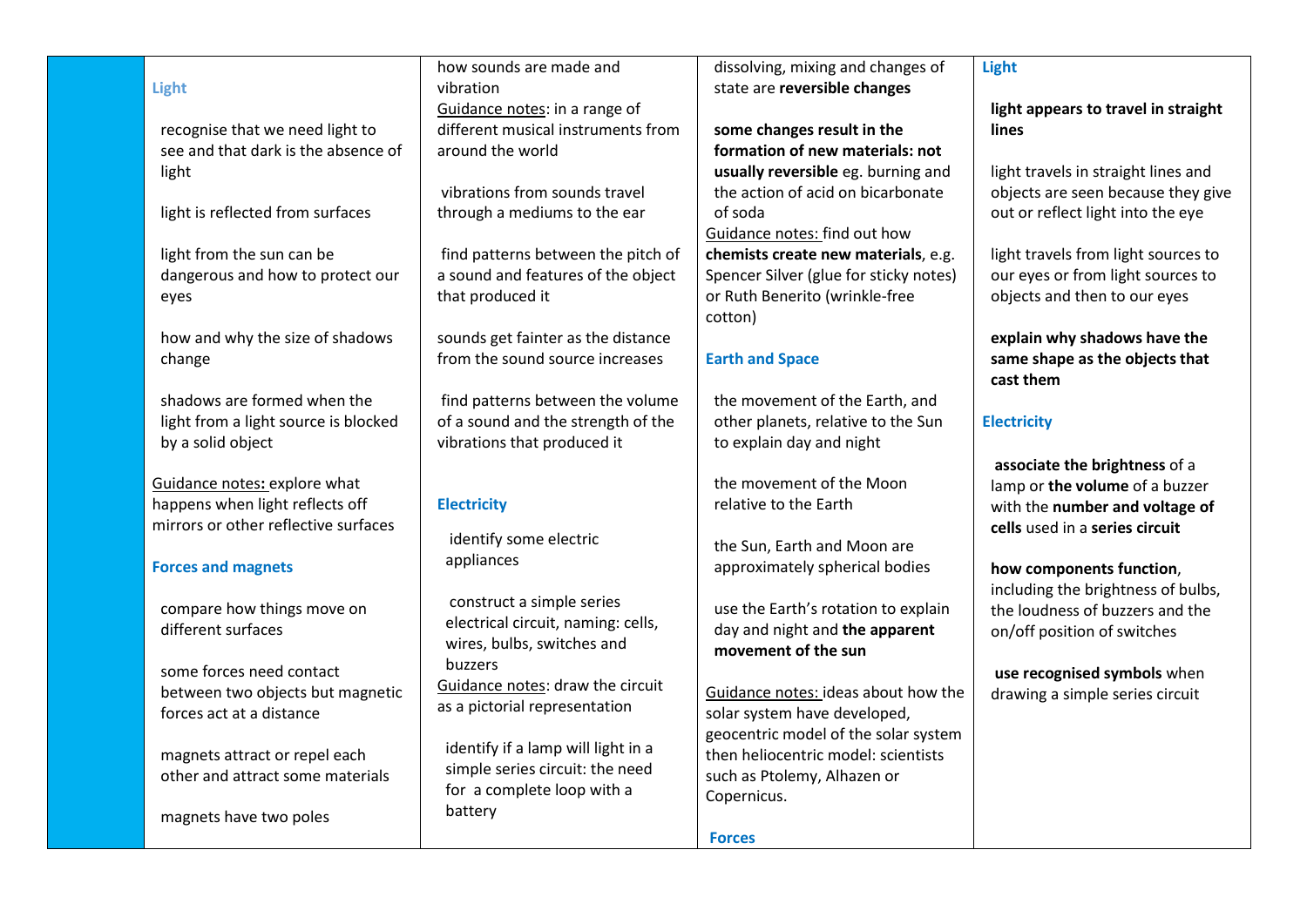|               | compare, group together and<br>identify magnetic materials<br>predict whether two magnets<br>will attract or repel each other<br>with reference to their poles<br>Guidance notes: explore different<br>magnets (e.g. bar, ring, button and<br>horseshoe)                                                                                                                                                                  | switches open and close a circuit,<br>recognise if a lamp light in a simple<br>series circuit<br>conductors and insulators:<br>metals are good conductors<br>Guidance notes: use their circuits<br>to create simple devices                                                                                                                                                           | the force of gravity acting<br>between the Earth and a falling<br>object<br>Guidance notes: Galileo/ Newton<br>the effects of air resistance, water<br>resistance and friction, between<br>moving surfaces<br>levers, pulleys and gears allow a<br>smaller force to have a greater<br>effect                                                                                                                                                                                                 |                                                                                                                                                                                                                                                                                                                                                                                                          |
|---------------|---------------------------------------------------------------------------------------------------------------------------------------------------------------------------------------------------------------------------------------------------------------------------------------------------------------------------------------------------------------------------------------------------------------------------|---------------------------------------------------------------------------------------------------------------------------------------------------------------------------------------------------------------------------------------------------------------------------------------------------------------------------------------------------------------------------------------|----------------------------------------------------------------------------------------------------------------------------------------------------------------------------------------------------------------------------------------------------------------------------------------------------------------------------------------------------------------------------------------------------------------------------------------------------------------------------------------------|----------------------------------------------------------------------------------------------------------------------------------------------------------------------------------------------------------------------------------------------------------------------------------------------------------------------------------------------------------------------------------------------------------|
| <b>Skills</b> | To begin to<br>ask relevant questions and use<br>different types of scientific<br>enquiries to answer them<br>set up simple practical enquiries,<br>comparative and fair tests<br>make systematic and careful<br>observations, taking accurate<br>measurements using standard<br>units, using a range of equipment<br>gather, record, classify and<br>present data in a variety of ways<br>to help in answering questions | To be confident to<br>ask relevant questions and use<br>different types of scientific<br>enquiries to answer them<br>start to make their own<br>decisions about the most<br>appropriate type of scientific<br>enquiry<br>set up simple practical enquiries,<br>comparative and fair tests<br>recognise when a simple fair test<br>is necessary and help to decide<br>how to set it up | To begin to<br>plan different types of scientific<br>enquiries to answer questions,<br>including recognising and<br>controlling variables where<br>necessary<br>take measurements, using a range<br>of scientific equipment, with<br>increasing accuracy and precision,<br>taking repeat readings when<br>appropriate<br>record data and results of<br>increasing complexity using<br>scientific diagrams and labels,<br>classification keys, tables, scatter<br>graphs, bar and line graphs | To be confident to<br>plan different types of scientific<br>enquiries to answer questions,<br>including recognising and<br>controlling variables where<br>necessary<br>select and plan the most<br>appropriate type of scientific<br>enquiry to use<br>set up fair tests and explain<br>which variables need to be<br>controlled and why<br>take measurements, using a range<br>of scientific equipment, |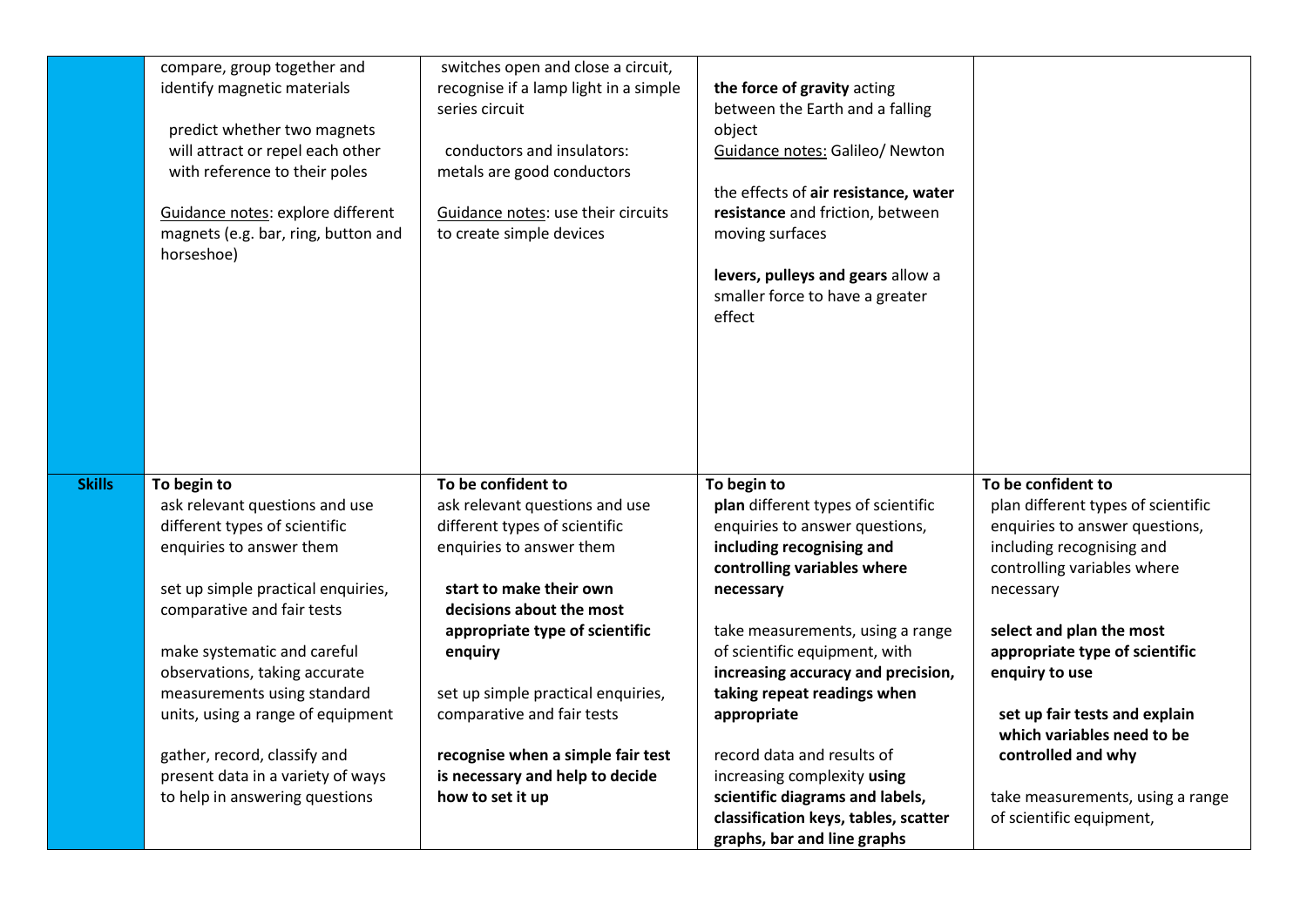record findings using simple scientific language, drawings, labelled diagrams, keys, bar charts, and tables

report on findings from enquiries, including oral and written explanations, displays or presentations of results and conclusions

use results to draw simple conclusions, make predictions for new values, suggest improvements and raise further questions

identify differences, similarities or changes related to simple scientific ideas and processes

use straightforward scientific evidence to answer questions or to support their findings.

make systematic and careful observations, taking accurate measurements using standard units, using a range of equipment

**look for naturally occurring patterns and relationships and decide what data to collect** 

gather, record, classify and present data in a variety of ways to help in answering questions

**make decisions about what observations to make, how long for and the equipment that might be used.** 

record findings using simple scientific language, drawings, labelled diagrams, keys, bar charts, and tables

**help to make decisions about how to record and analyse data** 

report on findings from enquiries, including oral and written explanations, displays or presentations of results and conclusions

**use notes, simple tables and standard units,** 

use results to draw simple conclusions, make predictions for new values, suggest

report and present findings from enquiries, including conclusions**, causal relationships and explanations of and degree of trust in results,** in oral and written forms

**use test results to make predictions to set up further comparative and fair tests identify scientific evidence that has been used to support or refute ideas or arguments**.

**choose the most appropriate equipment to make measurements**

record data and results of increasing complexity using scientific diagrams and labels, classification keys, tables, scatter graphs, bar and line graphs

**use and develop keys and other information records to identify, classify and describe living things and materials**

report and present findings from enquiries, including conclusions, causal relationships and explanations of and degree of trust in results, in oral and written forms

**identify evidence that refutes or supports their ideas**

**use relevant scientific language and illustrations to discuss, communicate and justify their scientific ideas**

use test results to make predictions to set up further comparative and fair tests identify scientific evidence that has been used to support or refute ideas or arguments.